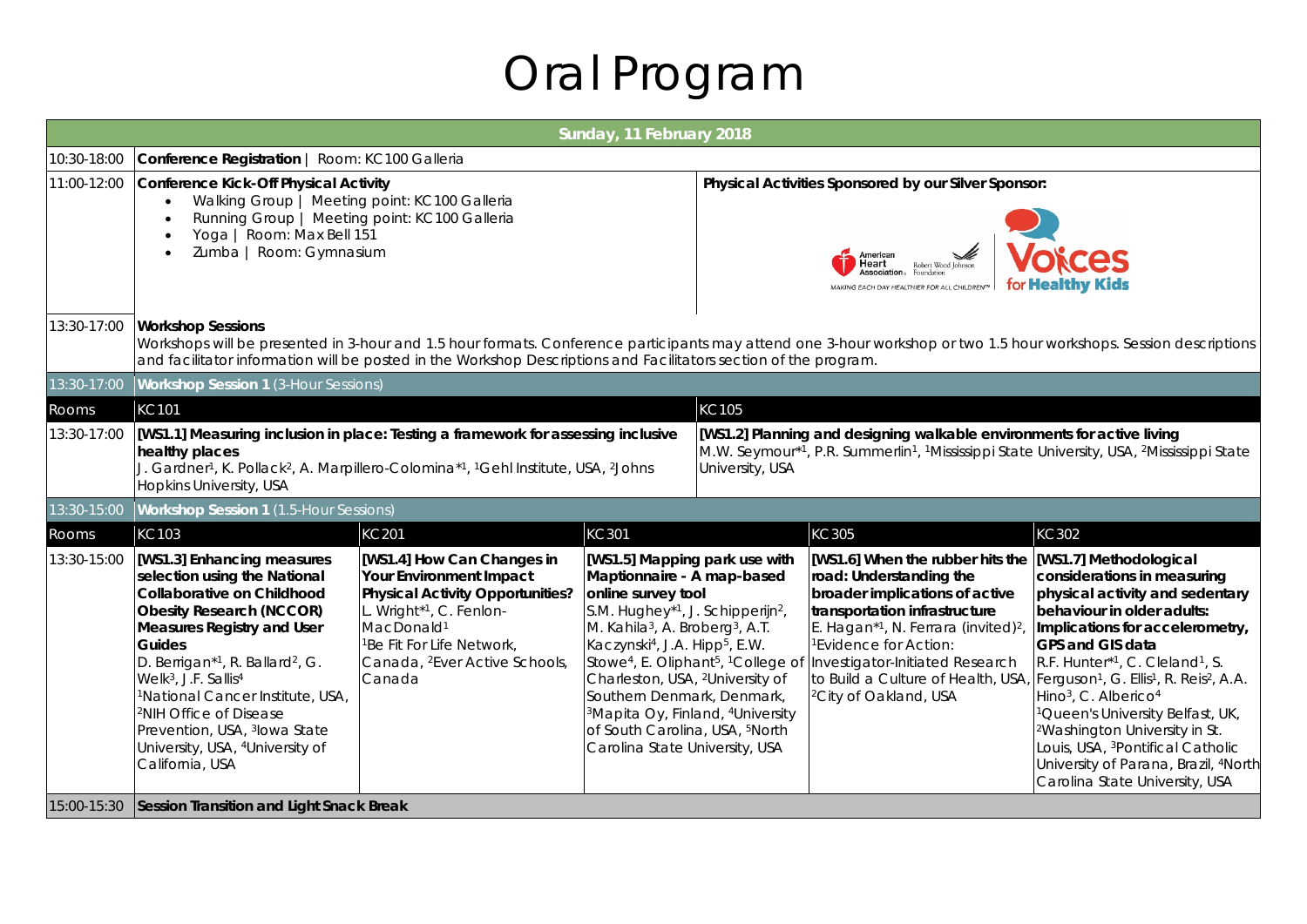| 15:30-17:00 | Workshop Session 2 (1.5-Hour Sessions)                                                                                                                                                                                                                                                                                                                                                                                                                                                                                                                                                                                                                                                                                      |                                                                                                                                                                                                                                                                                                                               |                                                                                                                                                                                                                                                                        |                                                                                                                                                                                                             |                                                                                                                                                                                                                                          |                                                                                                                                                                                                                                                                                                                                                                                                                                                                                                                                                                                       |
|-------------|-----------------------------------------------------------------------------------------------------------------------------------------------------------------------------------------------------------------------------------------------------------------------------------------------------------------------------------------------------------------------------------------------------------------------------------------------------------------------------------------------------------------------------------------------------------------------------------------------------------------------------------------------------------------------------------------------------------------------------|-------------------------------------------------------------------------------------------------------------------------------------------------------------------------------------------------------------------------------------------------------------------------------------------------------------------------------|------------------------------------------------------------------------------------------------------------------------------------------------------------------------------------------------------------------------------------------------------------------------|-------------------------------------------------------------------------------------------------------------------------------------------------------------------------------------------------------------|------------------------------------------------------------------------------------------------------------------------------------------------------------------------------------------------------------------------------------------|---------------------------------------------------------------------------------------------------------------------------------------------------------------------------------------------------------------------------------------------------------------------------------------------------------------------------------------------------------------------------------------------------------------------------------------------------------------------------------------------------------------------------------------------------------------------------------------|
| Rooms       | KC103                                                                                                                                                                                                                                                                                                                                                                                                                                                                                                                                                                                                                                                                                                                       | KC201                                                                                                                                                                                                                                                                                                                         | KC301                                                                                                                                                                                                                                                                  | KC305                                                                                                                                                                                                       | KC302                                                                                                                                                                                                                                    | KC308                                                                                                                                                                                                                                                                                                                                                                                                                                                                                                                                                                                 |
| 15:30-17:00 | [WS2.1] Systematic<br>observation of physical<br>activity and its contexts<br>T.L. McKenzie <sup>*1</sup> , M.A.F.<br>Lounsbery <sup>2</sup><br><sup>1</sup> San Dego State<br>University, USA, <sup>2</sup> Long<br>Beach State University,<br><b>USA</b>                                                                                                                                                                                                                                                                                                                                                                                                                                                                  | [WS2.2] Participatory<br>research on improving<br>active<br>transportation: Using an<br>online map-based<br>questionnaire<br>R. Shokoohi <sup>*1</sup> , G.<br>Weitkamp <sup>1</sup><br><sup>1</sup> Hanze University of<br>Applied Sciences, The<br>Netherlands, <sup>2</sup> University<br>of Groningen, The<br>Netherlands | [WS2.3] Telling the story of<br>active travel across the<br>life span using body-worn<br>accelerometer data<br>M.H. Granat*1, K. Lyden <sup>2</sup> ,<br>D.J. Maxwell <sup>2</sup><br><sup>1</sup> University of Salford, UK,<br><sup>2</sup> PAL Technologies Ltd, UK | [WS2.4] Promoting<br>physical activity in rural<br>and remote Canada: An<br>evidence and action<br>workshop<br>C.I.J. Nykiforuk*, L.<br>Nieuwendyk, K. Raine, K.<br>Atkey, University of<br>Alberta, Canada | [WS2.5] The Walkability<br><b>Planning Support System:</b><br>An evidence-based tool to<br>design healthy<br>communities<br>C.I.J. Boulange*1, H.<br>Corti <sup>1</sup><br><sup>1</sup> RMIT, Australia, <sup>2</sup> UNSW,<br>Australia | [WS2.6] Active Living Improv:<br>Using improvisational comedy<br>to collaborate and generate<br>creative future solutions<br>J.A. Hirsch <sup>*1</sup> , J.E. Maddock <sup>2</sup> ,<br>S.J. Mooney <sup>3</sup> , D.W. Hatcher <sup>4</sup> ,<br>Badland <sup>1</sup> , C. Pettit <sup>2</sup> , B. Giles-J. Bocarro <sup>5</sup> , <sup>1</sup> Drexel University,<br>USA, <sup>2</sup> Texas A&M University,<br>USA, <sup>3</sup> University of Washington,<br>USA, <sup>4</sup> Alliance for a Healthier<br>Generation, USA, <sup>5</sup> North<br>Carolina State University, USA |
| 17:00-19:00 | Poster Session 1 and Welcome Reception   Room: KC203/203<br>The poster session and welcome reception will give presenters and attendees the opportunity to network and discuss the most recent active living research and<br>practice/policy work across a broad range of topics and settings.                                                                                                                                                                                                                                                                                                                                                                                                                              |                                                                                                                                                                                                                                                                                                                               |                                                                                                                                                                                                                                                                        |                                                                                                                                                                                                             |                                                                                                                                                                                                                                          |                                                                                                                                                                                                                                                                                                                                                                                                                                                                                                                                                                                       |
|             |                                                                                                                                                                                                                                                                                                                                                                                                                                                                                                                                                                                                                                                                                                                             |                                                                                                                                                                                                                                                                                                                               | Monday, 12 February 2018                                                                                                                                                                                                                                               |                                                                                                                                                                                                             |                                                                                                                                                                                                                                          |                                                                                                                                                                                                                                                                                                                                                                                                                                                                                                                                                                                       |
| 07:00-08:45 | Conference Registration   Room: KC100 Galleria                                                                                                                                                                                                                                                                                                                                                                                                                                                                                                                                                                                                                                                                              |                                                                                                                                                                                                                                                                                                                               |                                                                                                                                                                                                                                                                        |                                                                                                                                                                                                             |                                                                                                                                                                                                                                          |                                                                                                                                                                                                                                                                                                                                                                                                                                                                                                                                                                                       |
| 07:00-08:30 | Breakfast   Room: KC101/103                                                                                                                                                                                                                                                                                                                                                                                                                                                                                                                                                                                                                                                                                                 |                                                                                                                                                                                                                                                                                                                               |                                                                                                                                                                                                                                                                        |                                                                                                                                                                                                             |                                                                                                                                                                                                                                          |                                                                                                                                                                                                                                                                                                                                                                                                                                                                                                                                                                                       |
| Room        | Max Bell Auditorium                                                                                                                                                                                                                                                                                                                                                                                                                                                                                                                                                                                                                                                                                                         |                                                                                                                                                                                                                                                                                                                               |                                                                                                                                                                                                                                                                        |                                                                                                                                                                                                             |                                                                                                                                                                                                                                          |                                                                                                                                                                                                                                                                                                                                                                                                                                                                                                                                                                                       |
| 07:45-08:45 | Active Living Research 101   Room: Max Bell Auditorium<br>Arlie Adkins, The University of Arizona, USA<br>$\bullet$<br>John Spence, University of Alberta, Canada<br>$\bullet$<br>Tanya Berry, University of Alberta, Canada<br>$\bullet$<br>Active Living Research 101 is an optional session for those who are new to the field or are attending the conference for the first time. Speakers will provide an overview<br>of active living, basics of physical activity and health, use of ecological models, importance of environments and policy, and principles of transdisciplinary research.<br>Examples of studies related to the fields of planning, transportation, and parks and recreation will be highlighted. |                                                                                                                                                                                                                                                                                                                               |                                                                                                                                                                                                                                                                        |                                                                                                                                                                                                             |                                                                                                                                                                                                                                          |                                                                                                                                                                                                                                                                                                                                                                                                                                                                                                                                                                                       |
| 08:45-09:00 | <b>Session Transition</b>                                                                                                                                                                                                                                                                                                                                                                                                                                                                                                                                                                                                                                                                                                   |                                                                                                                                                                                                                                                                                                                               |                                                                                                                                                                                                                                                                        |                                                                                                                                                                                                             |                                                                                                                                                                                                                                          |                                                                                                                                                                                                                                                                                                                                                                                                                                                                                                                                                                                       |
| 09:00-10:00 | Conference Welcome and Opening Address   Room: Max Bell Auditorium<br>Elder Helmer Twoyoungmen, Stoney Nakoda, Canada<br>$\bullet$<br>Jennifer Dill, Portland State University, USA<br>$\bullet$<br>Kerry Mummery, Alberta Centre for Active Living, Canada<br>$\bullet$<br>Matthew D. Trujillo, Robert Wood Johnson Foundation, USA<br>$\bullet$                                                                                                                                                                                                                                                                                                                                                                           |                                                                                                                                                                                                                                                                                                                               |                                                                                                                                                                                                                                                                        |                                                                                                                                                                                                             |                                                                                                                                                                                                                                          |                                                                                                                                                                                                                                                                                                                                                                                                                                                                                                                                                                                       |
| 10:00-10:30 | Conference Energizer Break   Room: Max Bell Auditorium                                                                                                                                                                                                                                                                                                                                                                                                                                                                                                                                                                                                                                                                      |                                                                                                                                                                                                                                                                                                                               |                                                                                                                                                                                                                                                                        |                                                                                                                                                                                                             | Stretch your legs with a quick active break led by Alberta Be Fit For Life. Expect to be ready for the rest of the day with a smile and energy!                                                                                          |                                                                                                                                                                                                                                                                                                                                                                                                                                                                                                                                                                                       |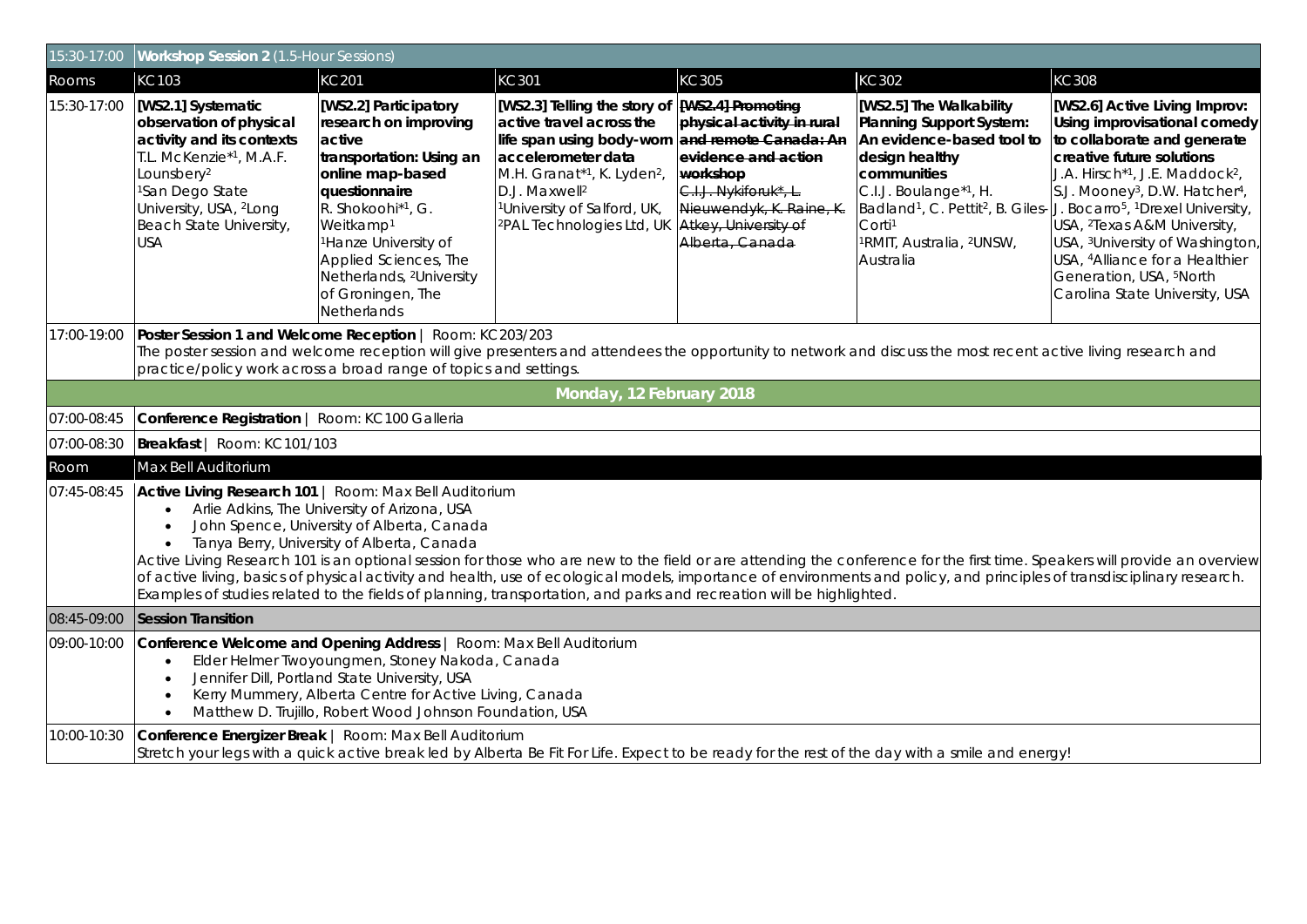| 10:30-12:00 | Future-Proofing Active Living: Lessons from Los Angeles   Room: Max Bell Auditorium<br>Keynote Speaker: Seleta Reynolds, General Manager, Los Angeles Department of Transportation, USA<br>Session Chair: Jennifer Dill, Portland State University, USA<br>Cities will play a central role in our future transportation systems. This new era of mobility involves a multitude of private companies driving investment and planning,<br>rather than traditional national and state/provincial agencies. Increasingly, cities are the source of government innovation, as they rapidly respond to ensure that<br>public objectives, including health and well-being, are prioritized. Los Angeles is a leading example of that innovation. This keynote talk will draw on recent<br>experiences in Los Angeles and beyond to answer multiple questions:<br>How can cities future-proof active living in a world of new mobility technologies?<br>$\bullet$<br>What research is needed to support better city decision-making?<br>How do we simultaneously make progress on equity goals?<br>$\bullet$<br>What are creative solutions, particularly in times of transition?<br>$\bullet$<br>What does this all mean for vision zero efforts to eliminate traffic fatalities? |                                                                                                                                                                                 |                                                                                                                             |  |  |  |
|-------------|----------------------------------------------------------------------------------------------------------------------------------------------------------------------------------------------------------------------------------------------------------------------------------------------------------------------------------------------------------------------------------------------------------------------------------------------------------------------------------------------------------------------------------------------------------------------------------------------------------------------------------------------------------------------------------------------------------------------------------------------------------------------------------------------------------------------------------------------------------------------------------------------------------------------------------------------------------------------------------------------------------------------------------------------------------------------------------------------------------------------------------------------------------------------------------------------------------------------------------------------------------------------------|---------------------------------------------------------------------------------------------------------------------------------------------------------------------------------|-----------------------------------------------------------------------------------------------------------------------------|--|--|--|
|             | Seleta Reynolds is the General Manager of the Los Angeles Department of Transportation (LADOT). The agency's role is to deliver a safe, livable, and well-run<br>transportation system, providing convenient transportation choices to all and supporting healthy, vibrant and livable communities. LADOT is building a transportation<br>system that accommodates new technologies, while focusing on equity by providing safe, affordable choices that are convenient for people to move efficiently<br>throughout the City no matter where they live. Ms. Reynolds also serves as President of the National Association for City Transportation Officials (NACTO), an<br>organization at the forefront of innovation in US cities.                                                                                                                                                                                                                                                                                                                                                                                                                                                                                                                                      |                                                                                                                                                                                 |                                                                                                                             |  |  |  |
| 12:00-13:30 | Lunch   Room: KC101/103                                                                                                                                                                                                                                                                                                                                                                                                                                                                                                                                                                                                                                                                                                                                                                                                                                                                                                                                                                                                                                                                                                                                                                                                                                                    |                                                                                                                                                                                 |                                                                                                                             |  |  |  |
| 12:15-13:15 | Special Lunch Session: Active Living Policy Scan   Room: KC105                                                                                                                                                                                                                                                                                                                                                                                                                                                                                                                                                                                                                                                                                                                                                                                                                                                                                                                                                                                                                                                                                                                                                                                                             |                                                                                                                                                                                 |                                                                                                                             |  |  |  |
|             | <b>Speakers</b><br>Carter Headrick, Director, State and Local Obesity Policy Initiatives, American Heart Association, USA<br>Kerri Murray, Director of Projects, Ever Active Schools, Canada<br>Participants are encouraged to attend this special lunch session to get a vision of the current policy landscape and consider how research can inform future<br>development. Carter will provide a review of the Active Living public policy change environment in the United States - looking at both the Federal level as well as the<br>state and community levels. He will also talk about what types of research policy advocates see as most needed and where research gaps exist. Kerri will speak<br>about school policy and will give examples that highlight how school jurisdiction policy can best support active living initiatives. She will explain how national policy<br>within education does not existent in Canada as it is a provincial/territorial managed program,                                                                                                                                                                                                                                                                                  |                                                                                                                                                                                 |                                                                                                                             |  |  |  |
| 13:30-15:00 | <b>Concurrent Oral Presentations</b>                                                                                                                                                                                                                                                                                                                                                                                                                                                                                                                                                                                                                                                                                                                                                                                                                                                                                                                                                                                                                                                                                                                                                                                                                                       |                                                                                                                                                                                 |                                                                                                                             |  |  |  |
| Rooms       | KC105                                                                                                                                                                                                                                                                                                                                                                                                                                                                                                                                                                                                                                                                                                                                                                                                                                                                                                                                                                                                                                                                                                                                                                                                                                                                      | KC301                                                                                                                                                                           | KC305                                                                                                                       |  |  |  |
| 13:30-15:00 | Session 1: The Many Benefits of Active Transportation<br>Session Chair: Arlie Adkins, University of Arizona, USA                                                                                                                                                                                                                                                                                                                                                                                                                                                                                                                                                                                                                                                                                                                                                                                                                                                                                                                                                                                                                                                                                                                                                           | Session 2: Size Matters? Large-scale Physical Activity<br><b>Interventions</b><br>Session Chair: Keshia Pollack Porter, Johns Hopkins<br>Bloomberg School of Public Health, USA | Session 3: Activating Parks, Trails & Outdoor Spaces<br>Session Chair: Elizabeth Halpenny, University of<br>Alberta, Canada |  |  |  |
| 13:30-13:50 | [O1.01] Active transportation and cardiovascular disease [O2.01] Putting 'play' into practice: The ParticipACTION [O3.01] Safe routes to parks: Engaging communities<br>risk factors among U.S. Adults by urbanization level:<br>Findings from the National Health and Nutrition<br>Examination Survey, 2011-2014<br>M. Zwald*, T. Fakhouri, C. Fryar, G. Whitfield, L. Akinbami<br>Centers for Disease Control and Prevention, USA<br>Focus Area: Research                                                                                                                                                                                                                                                                                                                                                                                                                                                                                                                                                                                                                                                                                                                                                                                                                | 150 Play List<br>D. Dampier*, L.M. Vanderloo, K. Isaak<br>ParticipACTION, Canada<br>Focus Area: Practice/Policy                                                                 | R. Banner, National Recreation and Park Association,<br><b>USA</b><br>Focus Area: Practice/Policy                           |  |  |  |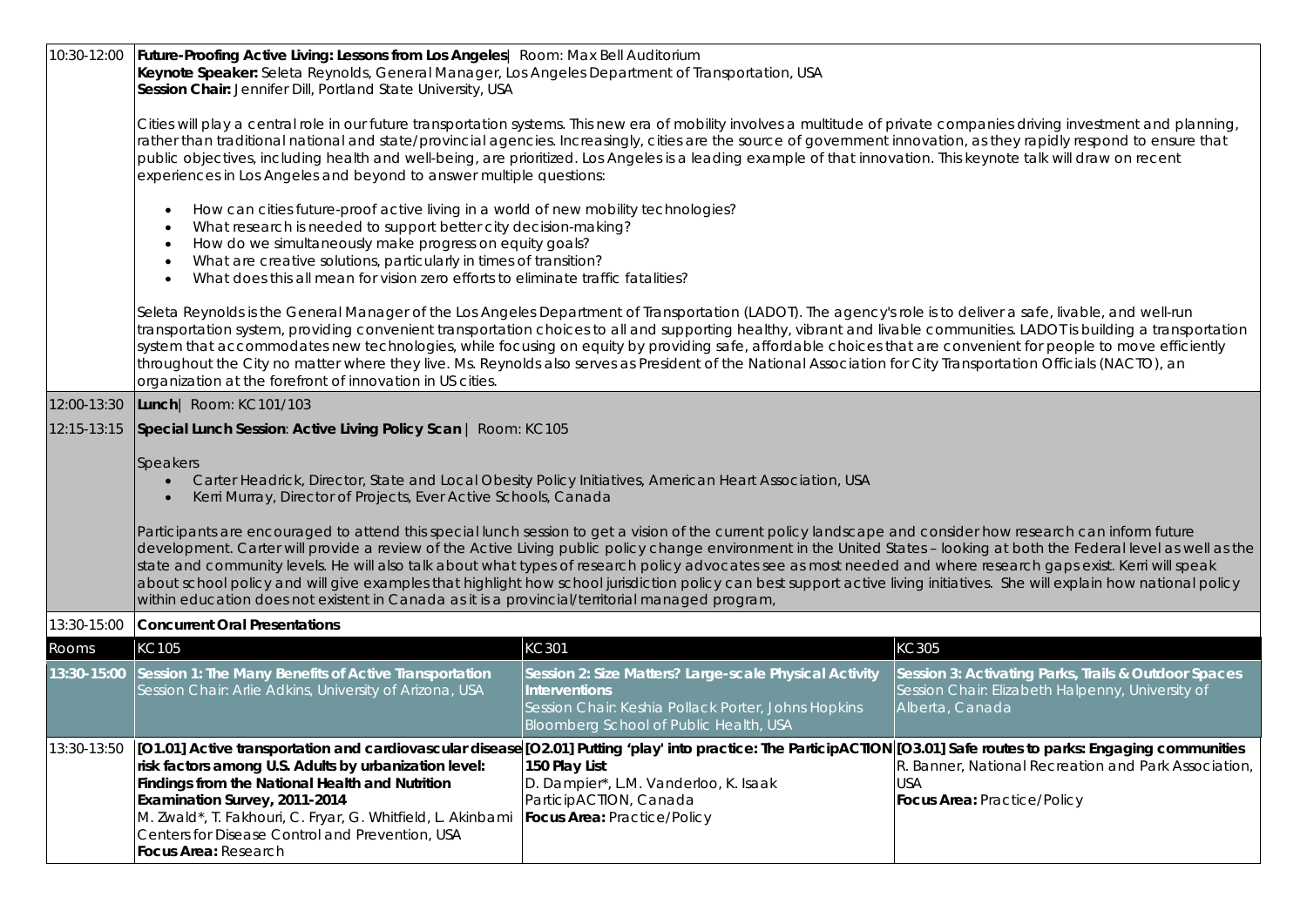| 13:50-14:10 | [O1.02] Transit use and physical activity: Findings from<br>the Houston Travel-Related Activity in Neighborhoods<br>(TRAIN) study<br>G. Knell*1,2, C.P. Durand <sup>1,2</sup> , K. Shuval <sup>3</sup> , H.W. Kohl, III <sup>1,4</sup> , D.<br>Salvo <sup>1,2</sup> , I. Sener <sup>5</sup> , K.P. Gabriel <sup>1,6</sup> , <sup>1</sup> The University of Texas<br>Health Science Center (UTHealth) at Houston, USA,<br><sup>2</sup> Michael and Susan Dell Center for Healthy Living, USA,<br><sup>3</sup> American Cancer Society, USA, <sup>4</sup> The University of Texas<br>at Austin, USA, <sup>5</sup> Texas A&M Transportation Institute, USA,<br><sup>6</sup> Dell Medical School, USA<br><b>Focus Area: Research</b> | [O2.02] A REAIM evaluation of an insurance-sponsored [O3.02] Assessing local parks and outdoor spaces for<br>weight management policy focusing on costs and<br>physical activity<br>S.J. Zizzi*, C.G. Abildso, West Virginia University, USA<br>Focus Area: Research                                                                                                                                                                      | physical activity: Building an online database for<br>physical activity prescription programs in rural and<br>urban areas<br>R.W. Christiana*1, D.C. Ibes <sup>2</sup> , J.J. James <sup>1</sup> , R.A. Battista <sup>1</sup><br><sup>1</sup> Appalachian State University, USA, <sup>2</sup> William & Mary,<br>USA<br><b>Focus Area: Research</b>                                                                                                                                                                                                                            |  |  |
|-------------|----------------------------------------------------------------------------------------------------------------------------------------------------------------------------------------------------------------------------------------------------------------------------------------------------------------------------------------------------------------------------------------------------------------------------------------------------------------------------------------------------------------------------------------------------------------------------------------------------------------------------------------------------------------------------------------------------------------------------------|-------------------------------------------------------------------------------------------------------------------------------------------------------------------------------------------------------------------------------------------------------------------------------------------------------------------------------------------------------------------------------------------------------------------------------------------|--------------------------------------------------------------------------------------------------------------------------------------------------------------------------------------------------------------------------------------------------------------------------------------------------------------------------------------------------------------------------------------------------------------------------------------------------------------------------------------------------------------------------------------------------------------------------------|--|--|
| 14:10-14:30 | [O1.03] Impact of daily commute on workplace<br>performance-evidence from Australian cities<br>Ma, RMIT University, Australia<br>Focus Area: Research                                                                                                                                                                                                                                                                                                                                                                                                                                                                                                                                                                            | [O2.03] Choose to Move: Implementation of a physical [O3.03] Integration of parks and trails as alternative<br>activity intervention at scale across British Columbia<br>H.A. McKay*1, L. Nettlefold1, C. Hoy1, A. Bauman1, J.<br>Sims-Gould <sup>1</sup> , <sup>1</sup> University of British Columbia, Canada,<br><sup>2</sup> University of Sydney, Australia<br>Focus Area: Research                                                  | transportation and preventive health factors<br>T.L. Penbrooke, NCSU, GP RED & GreenPlay, LLC, USA<br>Focus Area: Practice/Policy                                                                                                                                                                                                                                                                                                                                                                                                                                              |  |  |
| 14:30-14:50 | [O1.04] The positive utility of active travel: Multitasking<br>and subjective well-being<br>P.A. Singleton <sup>1,2</sup> , <sup>1</sup> Portland State University, USA, <sup>2</sup> Utah<br>State University, USA<br>Focus Area: Research                                                                                                                                                                                                                                                                                                                                                                                                                                                                                      | [O2.04] Impact evaluation of the ACT-i- pass program:<br>Assessing the effectiveness of a naturally-occurring<br>population-level PA intervention for children<br>C. Smith <sup>2</sup> , A.F. Clark <sup>*1</sup> , P. Wilk <sup>1,3</sup> , J.A. Gilliland <sup>1,3</sup><br><sup>1</sup> University of Western Ontario, Canada, <sup>2</sup> City of<br>London, Canada, <sup>3</sup> Children's Health Research<br>Instititute, Canada | [O3.04] ParkIndex: Commonality and diversity across<br>academic, public health, and parks and recreation<br>key informant perspectives on a national<br>standardized park access tool<br>E.W. Stowe*1, A.T. Kaczynski1, S.M. Hughey <sup>2</sup> , E.<br>Oliphant <sup>3</sup> , J.A. Hipp <sup>3</sup> , J. Schipperijn <sup>4</sup><br><sup>1</sup> University of South Carolina, USA, <sup>2</sup> College of<br>Charleston, USA, <sup>3</sup> North Carolina State University, USA,<br><sup>4</sup> University of Southern Denmark, Denmark<br><b>Focus Area: Research</b> |  |  |
| 14:50-15:00 | <b>Discussion</b>                                                                                                                                                                                                                                                                                                                                                                                                                                                                                                                                                                                                                                                                                                                | <b>Discussion</b>                                                                                                                                                                                                                                                                                                                                                                                                                         | <b>Discussion</b>                                                                                                                                                                                                                                                                                                                                                                                                                                                                                                                                                              |  |  |
| 15:00-17:00 | Poster Session 2   Room: KC203/203<br>The poster session will give presenters and attendees the opportunity to network and discuss the most recent active living research and practice/policy work across a<br>broad range of topics and settings.                                                                                                                                                                                                                                                                                                                                                                                                                                                                               |                                                                                                                                                                                                                                                                                                                                                                                                                                           |                                                                                                                                                                                                                                                                                                                                                                                                                                                                                                                                                                                |  |  |
| 17:00-19:00 | <b>Evening Activities</b>                                                                                                                                                                                                                                                                                                                                                                                                                                                                                                                                                                                                                                                                                                        |                                                                                                                                                                                                                                                                                                                                                                                                                                           |                                                                                                                                                                                                                                                                                                                                                                                                                                                                                                                                                                                |  |  |
|             | Active Living Improv   Room: Max Bell Auditorium<br>Improvisational "improv" comedy is a form of spontaneous theater in which actors do not practice skits beforehand and most or all of the performance is unplanned<br>and unscripted. Bring your adventurous spirit and laughter to this engaging opener that will explore how to build creative solutions to active living problems from a<br>place of open cooperation.                                                                                                                                                                                                                                                                                                     |                                                                                                                                                                                                                                                                                                                                                                                                                                           |                                                                                                                                                                                                                                                                                                                                                                                                                                                                                                                                                                                |  |  |
|             | Interactive Dance Activity   Room: Max Bell 252<br>Stoney Nakoda Nation elder Helmer Twoyoungmen will lead participants in a round dance in which participants form a ring and move in a prescribed direction.<br>Helmer Twoyoungmen is a traditional culture teacher, artisan, musician, storyteller, and a popular speaker. You do not want to miss this special opportunity!                                                                                                                                                                                                                                                                                                                                                  |                                                                                                                                                                                                                                                                                                                                                                                                                                           |                                                                                                                                                                                                                                                                                                                                                                                                                                                                                                                                                                                |  |  |
|             |                                                                                                                                                                                                                                                                                                                                                                                                                                                                                                                                                                                                                                                                                                                                  | Tuesday, 13 February 2018                                                                                                                                                                                                                                                                                                                                                                                                                 |                                                                                                                                                                                                                                                                                                                                                                                                                                                                                                                                                                                |  |  |
| 07:00-08:30 | Conference Registration   Room: KC100 Galleria                                                                                                                                                                                                                                                                                                                                                                                                                                                                                                                                                                                                                                                                                   |                                                                                                                                                                                                                                                                                                                                                                                                                                           |                                                                                                                                                                                                                                                                                                                                                                                                                                                                                                                                                                                |  |  |
| 07:00-08:30 | Breakfast   Room: KC101/103                                                                                                                                                                                                                                                                                                                                                                                                                                                                                                                                                                                                                                                                                                      |                                                                                                                                                                                                                                                                                                                                                                                                                                           |                                                                                                                                                                                                                                                                                                                                                                                                                                                                                                                                                                                |  |  |
| 08:30-09:00 | Morning Announcements: Vendor Presentations and Poster Awards   Room: Max Bell Auditorium                                                                                                                                                                                                                                                                                                                                                                                                                                                                                                                                                                                                                                        |                                                                                                                                                                                                                                                                                                                                                                                                                                           |                                                                                                                                                                                                                                                                                                                                                                                                                                                                                                                                                                                |  |  |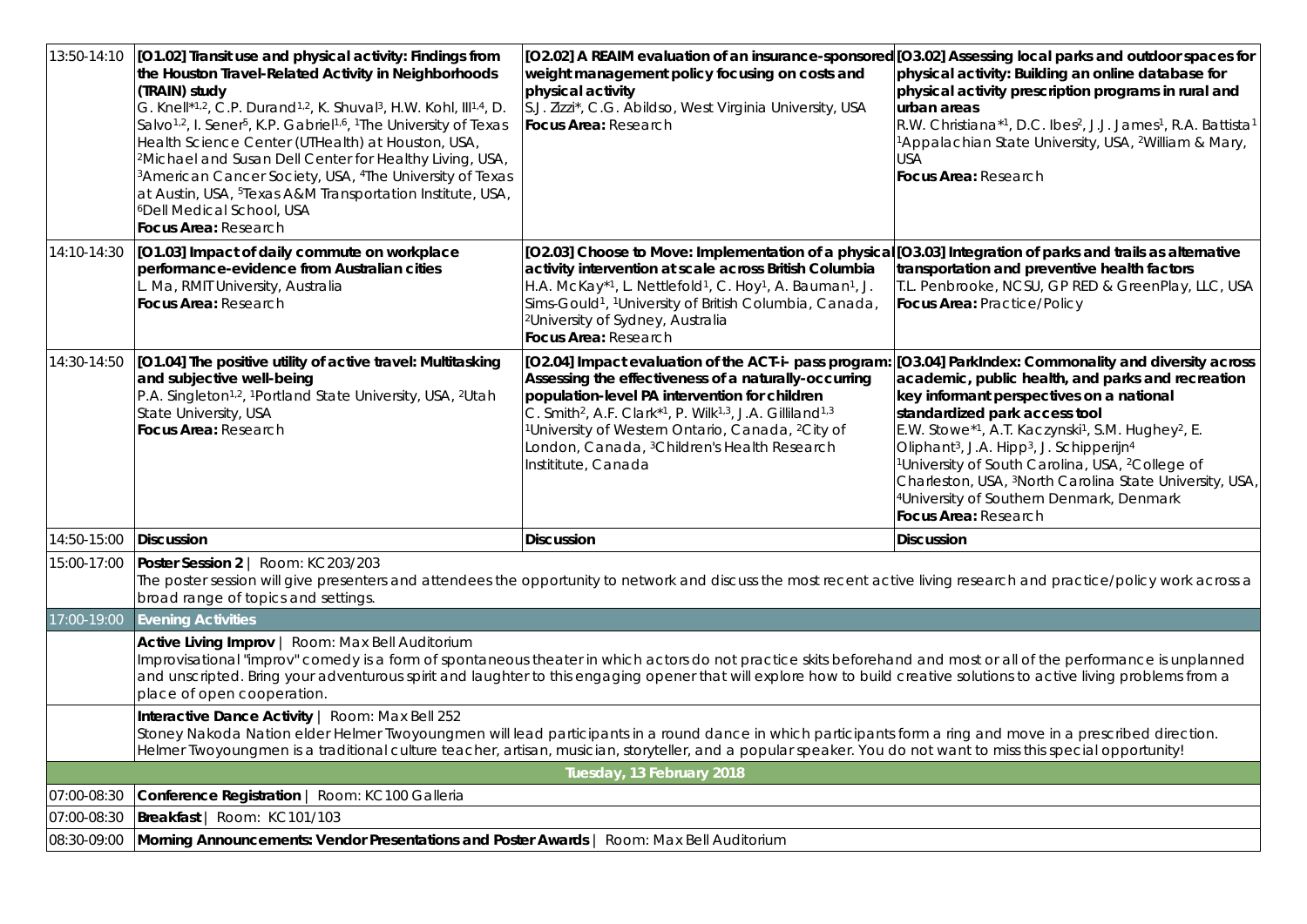| 09:00-10:30 | Climate and Climate Change   Room: Max Bell Auditorium                                                                                                                                                                                                                                                                                                                                                                                                                                                                             |                                                                                                                                                                                                                                                                                                                                                                                                                                                                                                                                                                                                                                                           |                                                                                                                                                                                                                                                                                                                                                                                                                                                                                                                                                                                                                                                                               |  |  |
|-------------|------------------------------------------------------------------------------------------------------------------------------------------------------------------------------------------------------------------------------------------------------------------------------------------------------------------------------------------------------------------------------------------------------------------------------------------------------------------------------------------------------------------------------------|-----------------------------------------------------------------------------------------------------------------------------------------------------------------------------------------------------------------------------------------------------------------------------------------------------------------------------------------------------------------------------------------------------------------------------------------------------------------------------------------------------------------------------------------------------------------------------------------------------------------------------------------------------------|-------------------------------------------------------------------------------------------------------------------------------------------------------------------------------------------------------------------------------------------------------------------------------------------------------------------------------------------------------------------------------------------------------------------------------------------------------------------------------------------------------------------------------------------------------------------------------------------------------------------------------------------------------------------------------|--|--|
|             | Panel Speakers:                                                                                                                                                                                                                                                                                                                                                                                                                                                                                                                    |                                                                                                                                                                                                                                                                                                                                                                                                                                                                                                                                                                                                                                                           |                                                                                                                                                                                                                                                                                                                                                                                                                                                                                                                                                                                                                                                                               |  |  |
|             | Adrian Bell, Principal, Activate Planning, Canada                                                                                                                                                                                                                                                                                                                                                                                                                                                                                  |                                                                                                                                                                                                                                                                                                                                                                                                                                                                                                                                                                                                                                                           |                                                                                                                                                                                                                                                                                                                                                                                                                                                                                                                                                                                                                                                                               |  |  |
|             | Kristie Ebi, Professor, University of Washington Center for Health and the Global Environment, USA                                                                                                                                                                                                                                                                                                                                                                                                                                 |                                                                                                                                                                                                                                                                                                                                                                                                                                                                                                                                                                                                                                                           |                                                                                                                                                                                                                                                                                                                                                                                                                                                                                                                                                                                                                                                                               |  |  |
|             | Simon O'Byrne, Vice President of Community Development, Stantec, Canada                                                                                                                                                                                                                                                                                                                                                                                                                                                            |                                                                                                                                                                                                                                                                                                                                                                                                                                                                                                                                                                                                                                                           |                                                                                                                                                                                                                                                                                                                                                                                                                                                                                                                                                                                                                                                                               |  |  |
|             | Panel Chair:                                                                                                                                                                                                                                                                                                                                                                                                                                                                                                                       |                                                                                                                                                                                                                                                                                                                                                                                                                                                                                                                                                                                                                                                           |                                                                                                                                                                                                                                                                                                                                                                                                                                                                                                                                                                                                                                                                               |  |  |
|             | Kerry Mummery, Alberta Centre for Active Living, Canada<br>$\bullet$                                                                                                                                                                                                                                                                                                                                                                                                                                                               |                                                                                                                                                                                                                                                                                                                                                                                                                                                                                                                                                                                                                                                           |                                                                                                                                                                                                                                                                                                                                                                                                                                                                                                                                                                                                                                                                               |  |  |
|             | Neither snow nor rain nor heat nor gloom of night stays these couriers from the swift completion of their appointed rounds well that was then. Climate may not stay<br>the rounds of the mythical postal worker, but climate certainly has the power to curtain our activity profiles, especially when it comes to active transportation. What<br>are the climatic challenges - and potential solutions - to active living and, from a future-proofing perspective, what can we expect and plan for in terms of climate<br>change? |                                                                                                                                                                                                                                                                                                                                                                                                                                                                                                                                                                                                                                                           |                                                                                                                                                                                                                                                                                                                                                                                                                                                                                                                                                                                                                                                                               |  |  |
|             | Three experts with diverse backgrounds will share their perspectives and engage in a discussion with the audience.<br>Edmonton, Alberta.                                                                                                                                                                                                                                                                                                                                                                                           | Simon O'Byrne is an award-winning urban designer, planner and vice president of Community Development for Stantec design and consulting firm in                                                                                                                                                                                                                                                                                                                                                                                                                                                                                                           |                                                                                                                                                                                                                                                                                                                                                                                                                                                                                                                                                                                                                                                                               |  |  |
|             | $\bullet$<br>encouraging active transportation.                                                                                                                                                                                                                                                                                                                                                                                                                                                                                    | Adrian Bell is the Principal of Activate Planning in Vancouver, British Columbia. He specializes in behavior change, site-based travel plans, wayfinding and<br>Kristie Ebi is the Rohm & Haas Endowed Professorship in Public Health Sciences at the University of Washington. She has been conducting research and                                                                                                                                                                                                                                                                                                                                      |                                                                                                                                                                                                                                                                                                                                                                                                                                                                                                                                                                                                                                                                               |  |  |
|             | practice on the health risks of climate variability and change for twenty years.                                                                                                                                                                                                                                                                                                                                                                                                                                                   |                                                                                                                                                                                                                                                                                                                                                                                                                                                                                                                                                                                                                                                           |                                                                                                                                                                                                                                                                                                                                                                                                                                                                                                                                                                                                                                                                               |  |  |
| 10:30-11:00 | <b>Session Transition</b>                                                                                                                                                                                                                                                                                                                                                                                                                                                                                                          |                                                                                                                                                                                                                                                                                                                                                                                                                                                                                                                                                                                                                                                           |                                                                                                                                                                                                                                                                                                                                                                                                                                                                                                                                                                                                                                                                               |  |  |
| 11:00-12:30 | <b>Concurrent Oral Presentations</b>                                                                                                                                                                                                                                                                                                                                                                                                                                                                                               |                                                                                                                                                                                                                                                                                                                                                                                                                                                                                                                                                                                                                                                           |                                                                                                                                                                                                                                                                                                                                                                                                                                                                                                                                                                                                                                                                               |  |  |
| Rooms       | KC105                                                                                                                                                                                                                                                                                                                                                                                                                                                                                                                              | KC301                                                                                                                                                                                                                                                                                                                                                                                                                                                                                                                                                                                                                                                     | KC305                                                                                                                                                                                                                                                                                                                                                                                                                                                                                                                                                                                                                                                                         |  |  |
| 11:00-12:30 | Session 4: By Bike or by Foot: Active Transportation for<br>Youth.<br>Session Chair: Tara Goddard, Texas A&M University, USA                                                                                                                                                                                                                                                                                                                                                                                                       | Session 5: What Moves Us? Correlates of Physical<br><b>Activity</b><br>Session Chair: Rodney Lyn, Georgia State University,<br><b>USA</b>                                                                                                                                                                                                                                                                                                                                                                                                                                                                                                                 | Session 6: It Takes a Multisectoral, Collaborative<br>Village<br>Session Chair: Diana C. Parra Perez, Washington<br>University in St. Louis, USA                                                                                                                                                                                                                                                                                                                                                                                                                                                                                                                              |  |  |
| 11:00-11:20 | [O4.01] Qualities of street environments by school<br>neighborhood socioeconomic status<br>C. Lee*1, S. Lee1, J. Nam <sup>1</sup> , A-V. Moudon <sup>2</sup> , J.A. Mendoza <sup>2</sup><br><sup>1</sup> Texas A&M University, USA, <sup>2</sup> University of Washington, USA   <sup>1</sup> University of Alberta, Canada, <sup>2</sup> Harvard TH Chan<br>Focus Area: Research                                                                                                                                                  | [05.01] Structural racism and physical activity among [06.01] Priming collaboration to support active living:<br>African-Americans in the United States<br>R. Pabayo*1,2, E.Y. Lee1, D. Cook1<br>School of Public Health, USA, <sup>3</sup> University of Nevada,<br>Reno, USA<br>Focus Area: Research                                                                                                                                                                                                                                                                                                                                                    | The development and dissemination of an<br>evidence-based resource through a multi-sectoral<br>partnership for health promotion<br>J.L. Bottorff*1, C.L. Seaton <sup>1</sup> , G. Sarbit <sup>1</sup> , K. Medhurst <sup>3</sup> , T.<br>Healy <sup>2</sup> , C.M. Caperchione <sup>1</sup><br><sup>1</sup> University of British Columbia, Canada, <sup>2</sup> Northern<br>Health, Canada, <sup>3</sup> BC Cancer Agency, Canada<br>Focus Area: Practice/Policy                                                                                                                                                                                                             |  |  |
| 11:20-11:40 | [O4.02] School active transportation planning and<br>implementation: experiences from champions across<br>Alberta, Canada<br>S. Macridis*1,2, K. McFadden <sup>2</sup> , N. Johnston <sup>1,2</sup> , B. Torrance <sup>3</sup> ,<br>L. McEwan <sup>4</sup> , <sup>1</sup> Alberta Centre for Active Living, Canada,<br><sup>2</sup> Faculty of Physical Education & Recreation, University of<br>Alberta, Canada, <sup>3</sup> Ever Active Schools, Canada, <sup>4</sup> SHAPE<br>Alberta, Canada<br>Focus Area: Research          | [O5.02] Necessity-driven physical activity in middle-<br>income countries: Exploring the effect of motor-<br>vehicle ownership on active living in Cuernavaca,<br>Mexico and Chennai, India<br>D. Salvo*1,2, D. Adlakha3, A. Hipp <sup>5</sup> , R. Brownson <sup>4</sup> , M.<br>Pratt <sup>6</sup> , <sup>1</sup> University of Texas School of Public Health,<br>USA, <sup>2</sup> Instituto Nacional de Salud Publica, Mexico,<br><sup>3</sup> Queen's University Belfast, UK, <sup>4</sup> Washington University<br>in St. Louis, USA, <sup>5</sup> North Carolina State University, USA,<br><sup>6</sup> University of California in San Diego, USA | [O6.02] Lessons learned for facilitating multi-sectoral<br>policy and environmental changes in communities<br>S. Welch <sup>1,2</sup> , K. Nickele <sup>*1,2</sup> , P. Zavos <sup>1,2</sup> , M. Mason <sup>1,5</sup> , G.<br>Massuda-Barnett <sup>3</sup> , S. Seweryn <sup>1,4</sup><br><sup>1</sup> Smith Child Health Research Program, Anne &<br>Robert H. Lurie Children's Hospital of Chicago, USA,<br><sup>2</sup> Consortium to Lower Obesity in Chicago Children,<br>USA, <sup>3</sup> Cook County Department of Public Health,<br>USA, <sup>4</sup> University of Illinois Chicago School of Public<br>Health, USA, <sup>5</sup> Northwestern University Feinberg |  |  |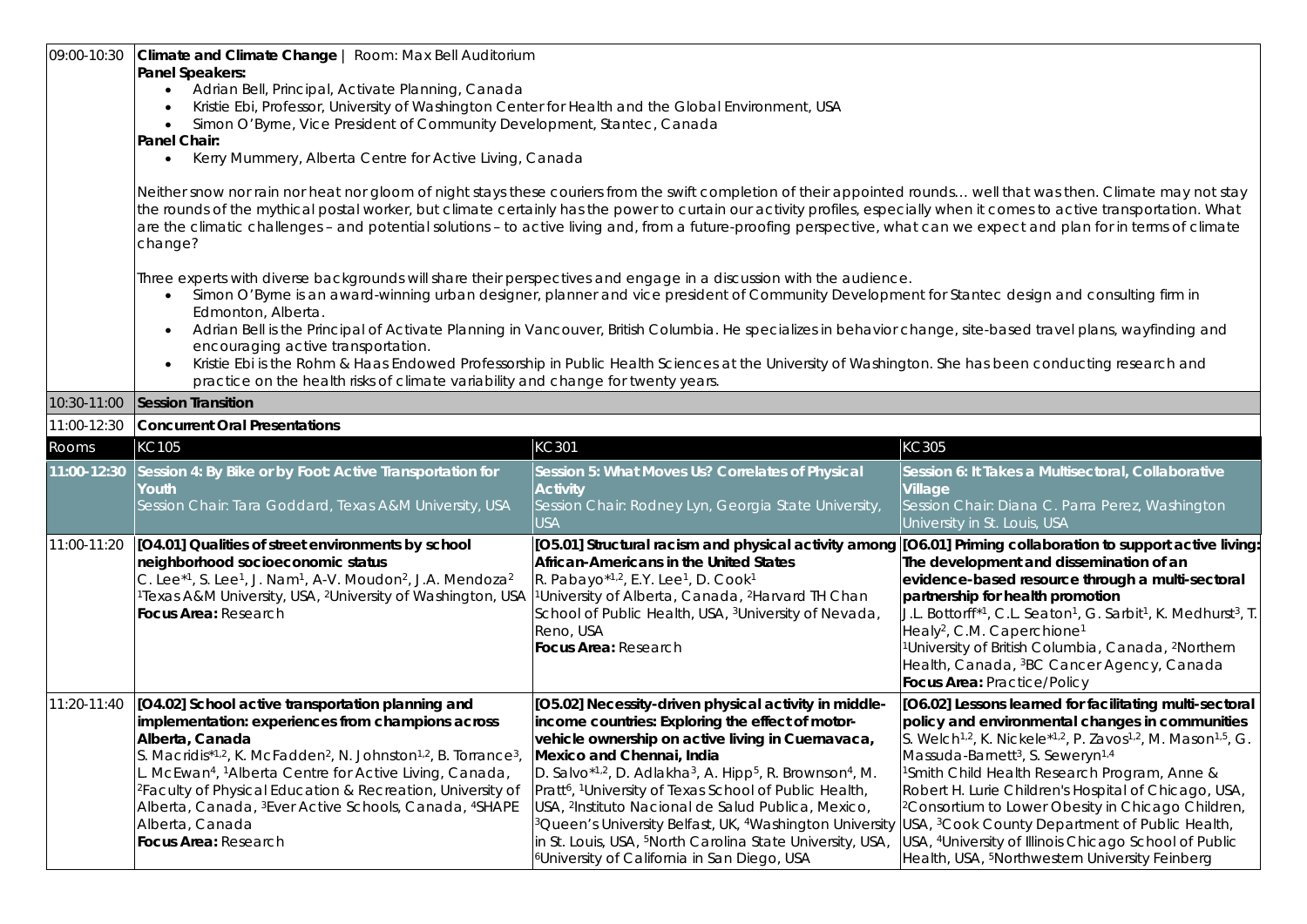|             |                                                                                                                                                                                                                                                                                                                                                                                                                     | Focus Area: Research                                                                                                                                                                                                                                                                                                                                                                                                                                                                                                                                                                                                                                                                            | School of Medicine, USA<br>Focus Area: Practice/Policy                                                                                                                                                                                                                                                                                                                                                                                                                                                                                 |
|-------------|---------------------------------------------------------------------------------------------------------------------------------------------------------------------------------------------------------------------------------------------------------------------------------------------------------------------------------------------------------------------------------------------------------------------|-------------------------------------------------------------------------------------------------------------------------------------------------------------------------------------------------------------------------------------------------------------------------------------------------------------------------------------------------------------------------------------------------------------------------------------------------------------------------------------------------------------------------------------------------------------------------------------------------------------------------------------------------------------------------------------------------|----------------------------------------------------------------------------------------------------------------------------------------------------------------------------------------------------------------------------------------------------------------------------------------------------------------------------------------------------------------------------------------------------------------------------------------------------------------------------------------------------------------------------------------|
| 11:40-12:00 | [04.03] Prevalence of Active Commuting and its<br>Associations with Psychological Well-being among South<br>Korean Adolescents<br>E.Y. Lee*, R. Pabayo, J.C. Spence, V. Carson<br>University of Alberta, Canada<br>Focus Area: Research                                                                                                                                                                             | [O5.03] Social support and physical activity among<br>American Indians in Oklahoma: Results from a<br>community-based participatory research study<br>A.L. Salvatore*1, C.J. Noonan <sup>2</sup> , M.B. Williams <sup>1</sup> , M.S.<br>Wetherill <sup>1</sup> , T. Jacob <sup>1</sup> , J. Standridge <sup>3</sup> , T. Cannady <sup>4</sup> , J.<br>Fox <sup>3</sup> , M. Grammar <sup>4</sup> , J. Spiegel <sup>3</sup> et al, <sup>1</sup> University of<br>Oklahoma Health Sciences Center College of Public<br>Health, USA, <sup>2</sup> Washington State University, USA,<br><sup>3</sup> Chickasaw Nation, USA, <sup>4</sup> Choctaw Nation of<br>Oklahoma, USA<br>Focus Area: Research | [O6.03] Improving neighborhood walkability through<br>community engagement and advocacy<br>P. Zavos <sup>1,2</sup> , L. Arenberg <sup>*1,2</sup> , S. Welch <sup>1,2</sup> , G. Hansen<br>Guerra <sup>1,2</sup> , D. Liu <sup>3</sup> , <sup>1</sup> Smith Child Health Research<br>Program, Ann & Robert H. Lurie Children's Hospital of<br>Chicago, USA, <sup>2</sup> Consortium to Lower Obesity in<br>Chicago Children, USA, <sup>3</sup> Coalition for a Better<br>Chinese American Community, USA<br>Focus Area: Practice/Policy |
| 12:00-12:20 | [O4.04] Exploring intersectionality in the physical<br>environment through a qualitative analysis of active<br>transportation experiences among Washington DC area<br>youth<br>J.D. Roberts*1, S. Mandic <sup>2</sup> , S. Jette <sup>1</sup> , C.S. Fryer <sup>1</sup> , R. Ray <sup>1</sup><br><sup>1</sup> University of Maryland, USA, <sup>2</sup> University of Otago, New<br>Zealand<br>Focus Area: Research | [O5.04] Season, body-mass-index and demographic<br>correlates, but not built environment features, are<br>associated with increased sedentary behaviour in 9-<br>14 year old children<br>L. Lotoski <sup>*1</sup> , N. Muhajarine <sup>1,2</sup> , D. Fuller <sup>2,3</sup> , K. Stanley <sup>1</sup> , D. USA, <sup>2</sup> Alta Planning + Design, USA<br>Rainham <sup>4</sup> , <sup>1</sup> University of Saskatchewan, Canada,<br><sup>2</sup> Saskatchewan Population Health and Evaluation<br>Research Unit, Canada, 3Memorial University,<br>Canada, <sup>4</sup> Dalhousie University, Canada<br>Focus Area: Research                                                                  | [O6.04] SC prevention and health across systems<br>and environments pedestrian planning project<br>K. Kavanaugh <sup>*1</sup> , J. Crowther <sup>2</sup><br><sup>1</sup> SC Department of Health & Environmental Control,<br>Focus Area: Practice/Policy                                                                                                                                                                                                                                                                               |
| 12:20-12:30 | Discussion                                                                                                                                                                                                                                                                                                                                                                                                          | <b>Discussion</b>                                                                                                                                                                                                                                                                                                                                                                                                                                                                                                                                                                                                                                                                               | <b>Discussion</b>                                                                                                                                                                                                                                                                                                                                                                                                                                                                                                                      |
|             |                                                                                                                                                                                                                                                                                                                                                                                                                     |                                                                                                                                                                                                                                                                                                                                                                                                                                                                                                                                                                                                                                                                                                 |                                                                                                                                                                                                                                                                                                                                                                                                                                                                                                                                        |
| 12:30-14:00 | Lunch   Room: KC101/103                                                                                                                                                                                                                                                                                                                                                                                             |                                                                                                                                                                                                                                                                                                                                                                                                                                                                                                                                                                                                                                                                                                 |                                                                                                                                                                                                                                                                                                                                                                                                                                                                                                                                        |
| 12:30-14:00 | Lunch Roundtable Discussions   Room: KC101/103<br>Selected tables will feature a roundtable host who will facilitate a discussion around a chosen topic, giving attendees the opportunity to interact, exchange ideas,<br>and discuss potential synergies. Attendees are not required to pre-register for a topic and are free to choose a table during the event.                                                  |                                                                                                                                                                                                                                                                                                                                                                                                                                                                                                                                                                                                                                                                                                 |                                                                                                                                                                                                                                                                                                                                                                                                                                                                                                                                        |
| 14:00-15:00 | Concurrent Speed Oral Presentations                                                                                                                                                                                                                                                                                                                                                                                 |                                                                                                                                                                                                                                                                                                                                                                                                                                                                                                                                                                                                                                                                                                 |                                                                                                                                                                                                                                                                                                                                                                                                                                                                                                                                        |
| Rooms       | KC105                                                                                                                                                                                                                                                                                                                                                                                                               | KC301                                                                                                                                                                                                                                                                                                                                                                                                                                                                                                                                                                                                                                                                                           | KC305                                                                                                                                                                                                                                                                                                                                                                                                                                                                                                                                  |
| 14:00-15:00 | Speed Talk Session 1: It's all About the Group -<br>Understanding Sub-populations and Active Living<br>Session Chair: M. Renée Umstattd Meyer, Baylor University,<br>USA                                                                                                                                                                                                                                            | Speed Talk Session 2: Where in the World are we with<br><b>Active Living? International Perspectives</b><br>Session Chair: Kerry Mummery, Alberta Centre for<br>Active Living, Canada                                                                                                                                                                                                                                                                                                                                                                                                                                                                                                           | Speed Talk Session 3: We Have a Plan - Tips, Tools<br>and Techniques for Increasing Activity<br>Session Chair: Nora Johnston, Alberta Centre for<br>Active Living, Canada                                                                                                                                                                                                                                                                                                                                                              |
| 14:00-14:10 | [S1.01] Exploring innovative approaches to supporting<br>active living in Native American communities<br>D. Jim, Notah Begay III Foundation, USA<br>Focus Area: Practice/Policy                                                                                                                                                                                                                                     | [S2.01] Canadian 24-Hour Movement Guidelines for<br>the early years (Ages 0-4): Exploring the perceptions<br>of stakeholders regarding their acceptability, barriers living<br>to uptake, and dissemination<br>N. Riazi*1, S. Ramanathan <sup>1</sup> , M. O'Neill <sup>1</sup> , M. Tremblay <sup>2</sup> ,<br>G. Faulkner <sup>1</sup> , <sup>1</sup> University of British Columbia, Canada,<br><sup>2</sup> CHEO Research Institute, Canada<br>Focus Area: Practice/Policy                                                                                                                                                                                                                  | [S3.01] A collaborative MPO approach to<br>performance based planning: Implications for active<br>N. Leuchanka, S.A. Aytur*, C. Copeland<br>University of New Hampshire, USA<br>Focus Area: Practice/Policy                                                                                                                                                                                                                                                                                                                            |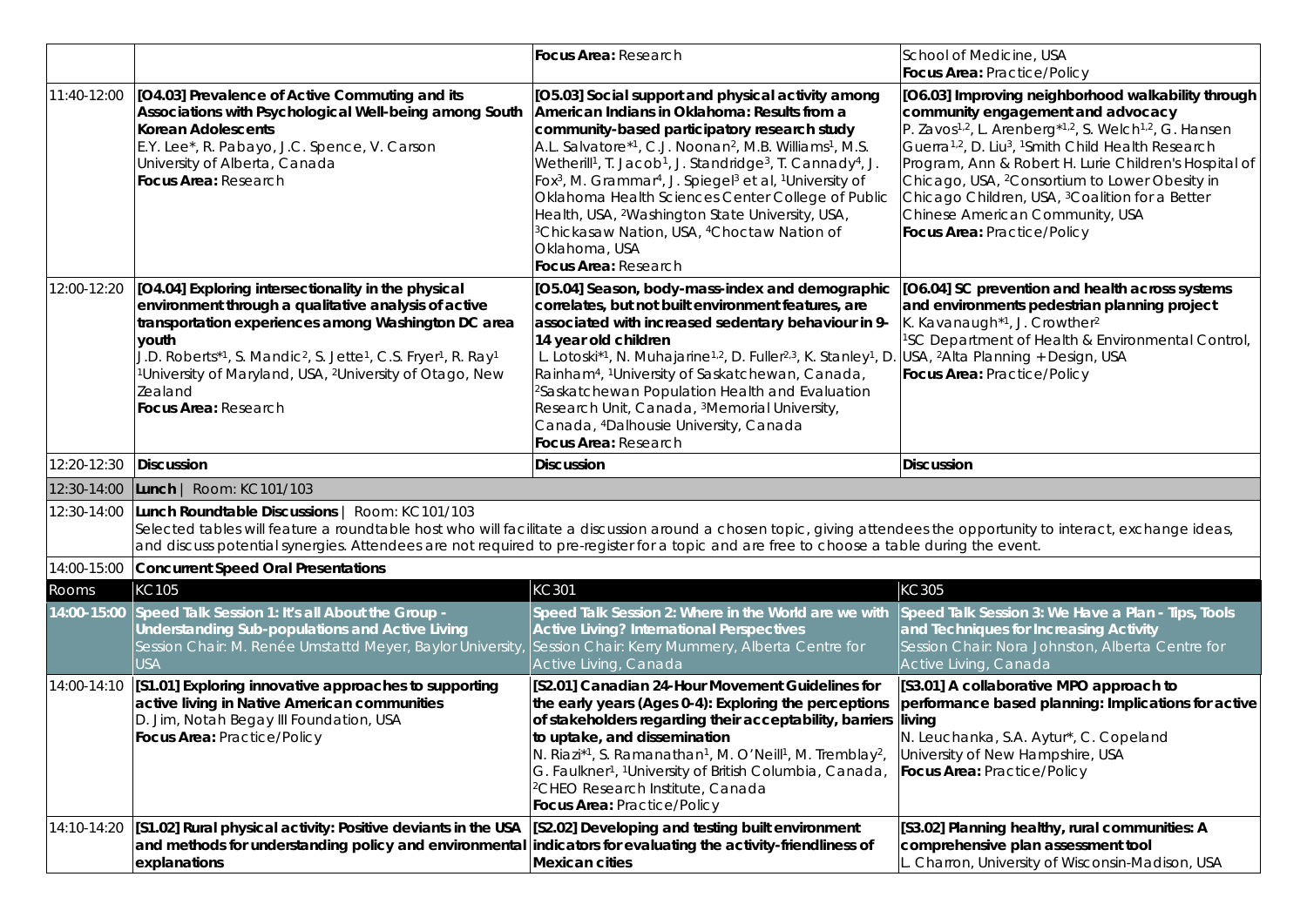|                      | C. Abildso <sup>*1</sup> , M.R. Umstattd Meyer <sup>2</sup> , M. Edwards <sup>3</sup> , C. Perry <sup>4</sup> , C.I. Gómez <sup>*1</sup> , E. Resendiz <sup>1</sup> , A. Jauregui <sup>2</sup> , J. De Gortari <sup>1</sup> , Focus Area: Practice/Policy<br>M. McClendon <sup>2</sup> , J. Roemmich <sup>5</sup> , <sup>1</sup> West Virginia University<br>School of Public Health, USA, <sup>2</sup> Baylor University, USA, <sup>3</sup> North <sup>1</sup> Universidad Iberoamericana Ciudad de México,<br>Carolina State University, USA, <sup>4</sup> Oregon Health & Science<br>University, USA, <sup>5</sup> United States Department of Agriculture,<br><b>USA</b><br>Focus Area: Research | T. González de Cosío <sup>1</sup> , D. Salvo <sup>2</sup><br>Mexico, <sup>2</sup> National Institute of Public Health of Mexico,<br><b>Mexico</b><br><b>Focus Area: Research</b>                                                                                                                     |                                                                                                                                                                                                                                                                                                                                                              |
|----------------------|------------------------------------------------------------------------------------------------------------------------------------------------------------------------------------------------------------------------------------------------------------------------------------------------------------------------------------------------------------------------------------------------------------------------------------------------------------------------------------------------------------------------------------------------------------------------------------------------------------------------------------------------------------------------------------------------------|------------------------------------------------------------------------------------------------------------------------------------------------------------------------------------------------------------------------------------------------------------------------------------------------------|--------------------------------------------------------------------------------------------------------------------------------------------------------------------------------------------------------------------------------------------------------------------------------------------------------------------------------------------------------------|
| 14:20-14:30          | [S1.03] Improving the maintenance of physical activity:<br>Exploring positive deviant characteristics of black women support system to engage communities on the issue<br>who successfully maintain physical activity<br>A. Kinsey*1, O. Affuso <sup>1</sup> , D. Barr-Anderson <sup>2</sup> , M. Whitt-Glover <sup>3</sup> , Australia<br><sup>1</sup> University of Alabama at Birmingham, USA, <sup>2</sup> University of<br>Minnesota, USA, <sup>3</sup> Gramercy Research Group, USA<br>Focus Area: Research                                                                                                                                                                                    | [S2.03] Development of a health impact planning<br>of urban infill and densification in Perth, Western<br>P. Hooper*1, C. Boulange <sup>2</sup> , S. Foster <sup>2</sup><br><sup>1</sup> The University of Western Australia, Australia, <sup>2</sup> RMIT,<br>Australia                             | [S3.03] Data-driven planning for a more equitable<br>and active Denver<br>G.A. Armijo, Denver Environmental Health<br>Department, USA<br>Focus Area: Practice/Policy                                                                                                                                                                                         |
| 14:30-14:40          | [S1.04] The Alberta Cancer Exercise (ACE) program:<br>Training of fitness professionals<br>S.N. Culos-Reed*1, T. Williamson <sup>1</sup> , C. Sellar <sup>2</sup> , M. McNeely <sup>2</sup><br><sup>1</sup> University of Calgary, Canada, <sup>2</sup> University of Alberta,<br>Canada<br>Focus Area: Practice/Policy                                                                                                                                                                                                                                                                                                                                                                              | [S2.04] Receipt of medical advice to increase<br>physical activity among U.S. adults: Findings from the<br>National Health and Nutrition Examination Survey<br>(NHANES), 2011-2014<br>M. Zwald*, T. Fakhouri, L. Akinbami<br>Centers for Disease Control and Prevention, USA<br>Focus Area: Research | [S3.04] Lessons learned from implementing<br>comprehensive school physical activity programs in<br>North Carolina<br>J.B. Moore*1, C.R. Singletary <sup>1</sup> , S. Thompson <sup>2</sup> , D.<br>Gardner <sup>2, 1</sup> Wake Forest School of Medicine, USA,<br><sup>2</sup> North Carolina Division of Public Health, USA<br>Focus Area: Practice/Policy |
| 14:40-14:50          | [S1.05] I'm not sitting staring into space, so I'm doing<br>something, you know: A qualitative exploration of<br>sedentary behaviour in older adults' daily lives<br>C.M. Gray*1, V.J. Palmer1, C. Fitzsimons <sup>2</sup> , N. Mutrie <sup>2</sup> , S.<br>Wyke <sup>1</sup> , I.J. Deary <sup>2</sup> , G. Der <sup>2</sup> , S.F.M. Chastin <sup>3</sup> , D. Skelton <sup>3</sup><br><sup>1</sup> University of Glasgow, UK, <sup>2</sup> University of Edinburgh, UK,<br><sup>3</sup> Glasgow Caledonian University, UK<br>Focus Area: Research                                                                                                                                                 | [S2.05] Healthy workplace, healthy employees: Status<br>of knowledge and suggestions for future research and health into the planning process<br>practice<br>X. Zhu*, A. Yoshikawa, L. Qiu, Z. Lu, C. Lee, M. Ory<br>Texas A&M University, USA<br>Focus Area: Research                               | [S3.05] Breaking barriers by building equity and<br>G. Kyung <sup>*1</sup> , R. Reis <sup>2</sup> , <sup>1</sup> Trailnet, USA, <sup>2</sup> Washington<br>University in St. Louis, USA<br>Focus Area: Practice/Policy                                                                                                                                       |
| 14:50-15:00          | Discussion                                                                                                                                                                                                                                                                                                                                                                                                                                                                                                                                                                                                                                                                                           | <b>Discussion</b>                                                                                                                                                                                                                                                                                    | <b>Discussion</b>                                                                                                                                                                                                                                                                                                                                            |
| 15:00-15:15          | <b>Session Transition</b>                                                                                                                                                                                                                                                                                                                                                                                                                                                                                                                                                                                                                                                                            |                                                                                                                                                                                                                                                                                                      |                                                                                                                                                                                                                                                                                                                                                              |
| 15:15-16:00<br>Rooms | Concurrent Speed Oral Presentations<br>KC105                                                                                                                                                                                                                                                                                                                                                                                                                                                                                                                                                                                                                                                         | KC301                                                                                                                                                                                                                                                                                                | KC305                                                                                                                                                                                                                                                                                                                                                        |
|                      | 15:15-16:00 Speed Talk Session 4: Where do the Kids Play?<br>Approaches to Increasing Physical Activity in Children<br>and Youth<br>Session Chair: Charlene Burgeson, Partnership for a                                                                                                                                                                                                                                                                                                                                                                                                                                                                                                              | Speed Talk Session 5: Places and Spaces: How do we Speed Talk Session 6: Walk & Roll - What Gets us<br>Measure, and How do they Affect Activity?<br>Session Chair: Andrew Kaczynski, University of South<br>Carolina, USA                                                                            | Moving?<br>Session Chair: Nisha Botchwey, Georgia Institute of<br>Technology, USA                                                                                                                                                                                                                                                                            |
| 15:15-15:25          | Healthier America, USA<br>[S4.01] Systematic review of the impacts of Play Streets on<br>children's physical activity<br>C.N. Bridges*1, M.R. Umstattd Meyer1, A.A. Hecht2, T.L.<br>Schmid <sup>3</sup> , K.M. Pollack Porter <sup>2</sup> , E.C. Wilkins <sup>1</sup>                                                                                                                                                                                                                                                                                                                                                                                                                               | [S5.01] Assessment of an internet-administered<br>neighbourhood-specific physical activity<br>questionnaire<br>L. Frehlich*, A. Blackstaffe, G. McCormack                                                                                                                                            | [S6.01] Assessing park availability, walking, and<br>physical activity in children and adults using GPS<br>and accelerometer data<br>E. Almanza <sup>*1</sup> , M. Pentz <sup>2</sup> , G. Dunton <sup>2</sup> , J. Wolch <sup>1</sup> , D.                                                                                                                  |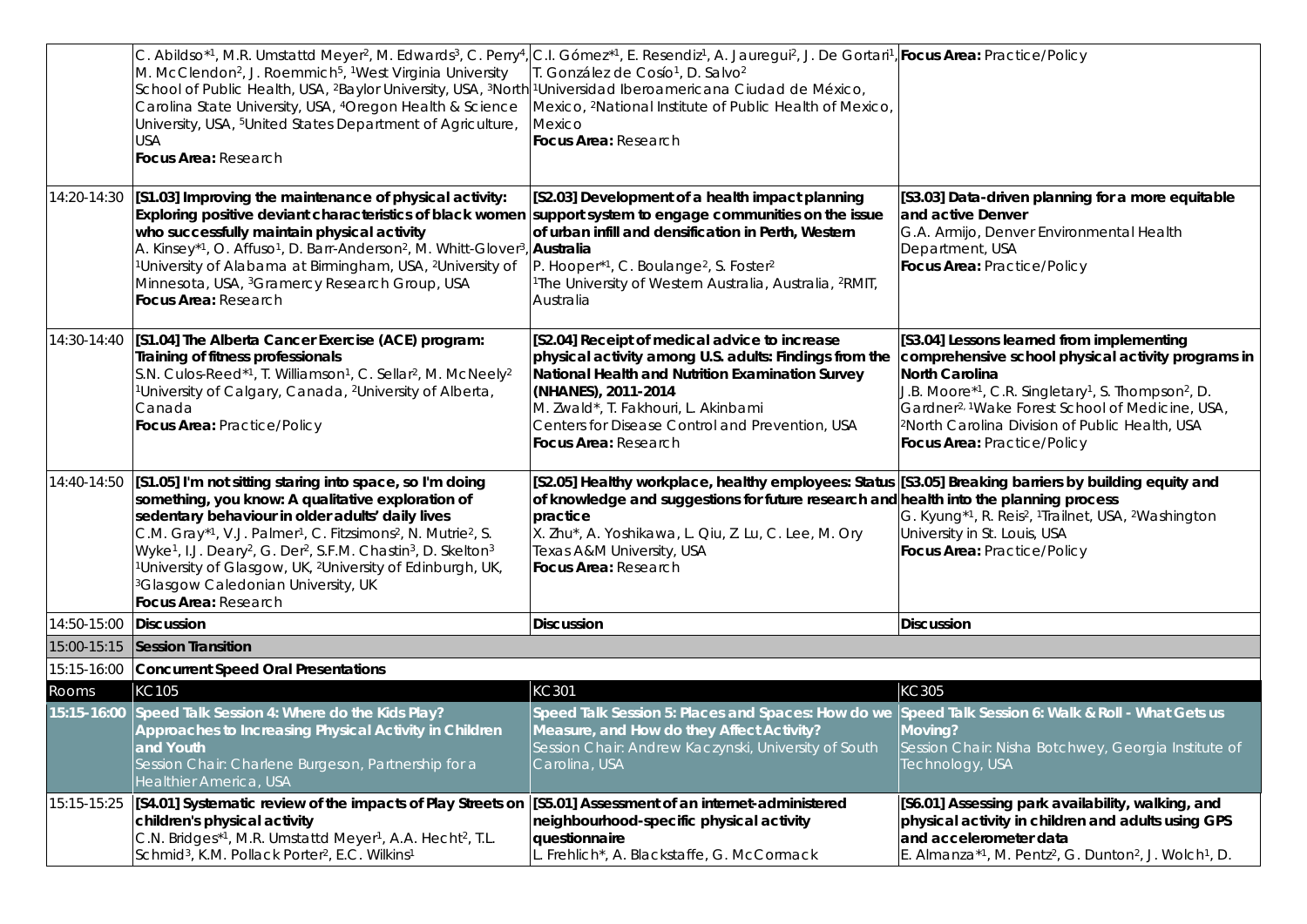| Baylor University, USA, <sup>2</sup> Johns Hopkins Bloomberg School<br>of Public Health, USA, <sup>3</sup> Centers for Disease Control and<br>Prevention, USA<br>Focus Area: Research                                                                                                                                                                                                                                                                                                                                    |                                                                                             |                                                                                                                                                                                                                                                  | Spruijt-Metz <sup>2</sup> , M. Jerrett <sup>3,1</sup><br><sup>1</sup> University of California Berkeley, USA, <sup>2</sup> University of<br>Southern California, USA, <sup>3</sup> University of California Los<br>Angeles, USA<br>Focus Area: Research<br>[S6.02] Apartment living and bicycling: Are they                                                                                                                                                                                                                                                                                                                                           |
|--------------------------------------------------------------------------------------------------------------------------------------------------------------------------------------------------------------------------------------------------------------------------------------------------------------------------------------------------------------------------------------------------------------------------------------------------------------------------------------------------------------------------|---------------------------------------------------------------------------------------------|--------------------------------------------------------------------------------------------------------------------------------------------------------------------------------------------------------------------------------------------------|-------------------------------------------------------------------------------------------------------------------------------------------------------------------------------------------------------------------------------------------------------------------------------------------------------------------------------------------------------------------------------------------------------------------------------------------------------------------------------------------------------------------------------------------------------------------------------------------------------------------------------------------------------|
| PTO/PTAs to adopt shared or open use agreements<br>A. Merck*, R. Aguilar, A. Ramirez, K. Gallion, C. Despres<br>UT Health San Antonio, USA<br>Focus Area: Practice/Policy                                                                                                                                                                                                                                                                                                                                                |                                                                                             |                                                                                                                                                                                                                                                  | compatible?<br>T. Ledsham <sup>1,2</sup> , <sup>1</sup> University of Toronto, Canada,<br><sup>2</sup> Toronto Centre for Active Transportation, Canada<br>Focus Area: Research                                                                                                                                                                                                                                                                                                                                                                                                                                                                       |
| [S4.03] Response to intervention (RtI) in high school<br>physical education: Systems change to support an<br>orientation to lifetime fitness<br>D. Nelson*1, B. Fuller <sup>2</sup> , C. Simenz <sup>3</sup> , L. Ruffalo <sup>1</sup> , B. Dreyer <sup>2</sup> , K.<br>Kappelman <sup>2</sup> , M. Kasten <sup>2</sup> , L. Ramey <sup>2,4</sup> , K. Tyler <sup>1,4</sup><br><sup>1</sup> Medical College of Wisconsin, USA, <sup>2</sup> Milwaukee Public<br>of Greater Milwaukee, USA<br>Focus Area: Practice/Policy | J. Veitch*, J. Salmon, D. Crawford et al, Deakin                                            |                                                                                                                                                                                                                                                  | [S6.03] Frequent walkers: Using mixed methods to<br>understand how and why some people walk over 5<br>kilometres per day<br>D.P.T.H. Christie*1, M. Flamm <sup>2</sup> , E. Ravalet <sup>1</sup> , V.<br>Kaufmann <sup>1</sup> , <sup>1</sup> EPFL, Switzerland, <sup>2</sup> Micoda, Switzerland<br>Focus Area: Practice/Policy                                                                                                                                                                                                                                                                                                                      |
| [S4.04] Increasing student physical activity through<br>enhanced physical education: Year 3 PICH results<br>S.B. Welch*1,4, M. Mason <sup>1,3</sup> , G. Massuda Barnett <sup>2</sup> , K.<br>Nickele <sup>1,4</sup> , S. Seweryn <sup>5</sup> , <sup>1</sup> Ann & Robert H. Lurie Children's<br>USA, <sup>3</sup> Northwestern University, USA, <sup>4</sup> Consortium to Lower<br>Obesity in Chicago Children, USA, <sup>5</sup> University of Illinois at<br>Chicago, USA<br>Focus Area: Research                   |                                                                                             |                                                                                                                                                                                                                                                  | [S6.04] Exploring the relationship between street<br>lighting levels and physical activity after dark: Results<br>of a pilot study<br>R. Bhagavathula* <sup>1</sup> , R. Gibbons <sup>1</sup> , S. Hankey <sup>2</sup><br><sup>1</sup> Virginia Tech Transportation Institute, USA, <sup>2</sup> Virginia<br>Tech, USA<br>Focus Area: Research                                                                                                                                                                                                                                                                                                        |
| <b>Discussion</b>                                                                                                                                                                                                                                                                                                                                                                                                                                                                                                        |                                                                                             |                                                                                                                                                                                                                                                  | <b>Discussion</b>                                                                                                                                                                                                                                                                                                                                                                                                                                                                                                                                                                                                                                     |
| 16:00-16:30<br>16:30-18:00<br><b>Physical Activity Breaks</b><br>Yoga   Room: Max Bell 151<br>Zumba   Room: Gymnasium<br>Spin Class   Room: Spin Studio<br>Climbing Wall   Room: Climbing Gym<br>Walking Group   Meeting point: KC105<br>$\bullet$<br>Running Group   Meeting point: Galleria KC100<br>Discover Banff Tours - Icewalk, Snowshoeing (reservation required,<br>meeting point TBC)                                                                                                                          |                                                                                             | American<br>Heart                                                                                                                                                                                                                                | <b>Voices</b><br>Robert Wood Johnson<br>for <b>Healthy Kids</b><br>MAKING EACH DAY HEALTHIER FOR ALL CHILDREN™                                                                                                                                                                                                                                                                                                                                                                                                                                                                                                                                        |
| 15:25-15:35                                                                                                                                                                                                                                                                                                                                                                                                                                                                                                              | [S4.02] Campaign asking state PTOs/PTAs to urge local<br>Change for Physical Activity Break | Focus Area: Research<br>Focus Area: Research<br>experiment<br>University, Australia<br>Focus Area: Research<br>Schools, USA, <sup>3</sup> Marquette University, USA, <sup>4</sup> Boys & Girls Club<br>Focus Area: Research<br><b>Discussion</b> | University of Calgary, Canada<br>[S5.02] Assessing urban greenways effectiveness<br>based on VGI from the activity-tracking fitness app<br>L. Ding*, W. Wei, Zhejiang University, China<br>[S5.03] The impact of park refurbishment on park<br>visitation and park-based physical activity: A natural<br>[S5.04] Does access to recreational resources<br>contribute to long-term success in a weight<br>management program?<br>K.K. Jones*, S.N. Zenk, E. Tarlov, S.J. Slater<br>Hospital, USA, <sup>2</sup> Cook County Department of Public Health, University of Illinois at Chicago, USA<br>Physical Activities Sponsored by our Silver Sponsor: |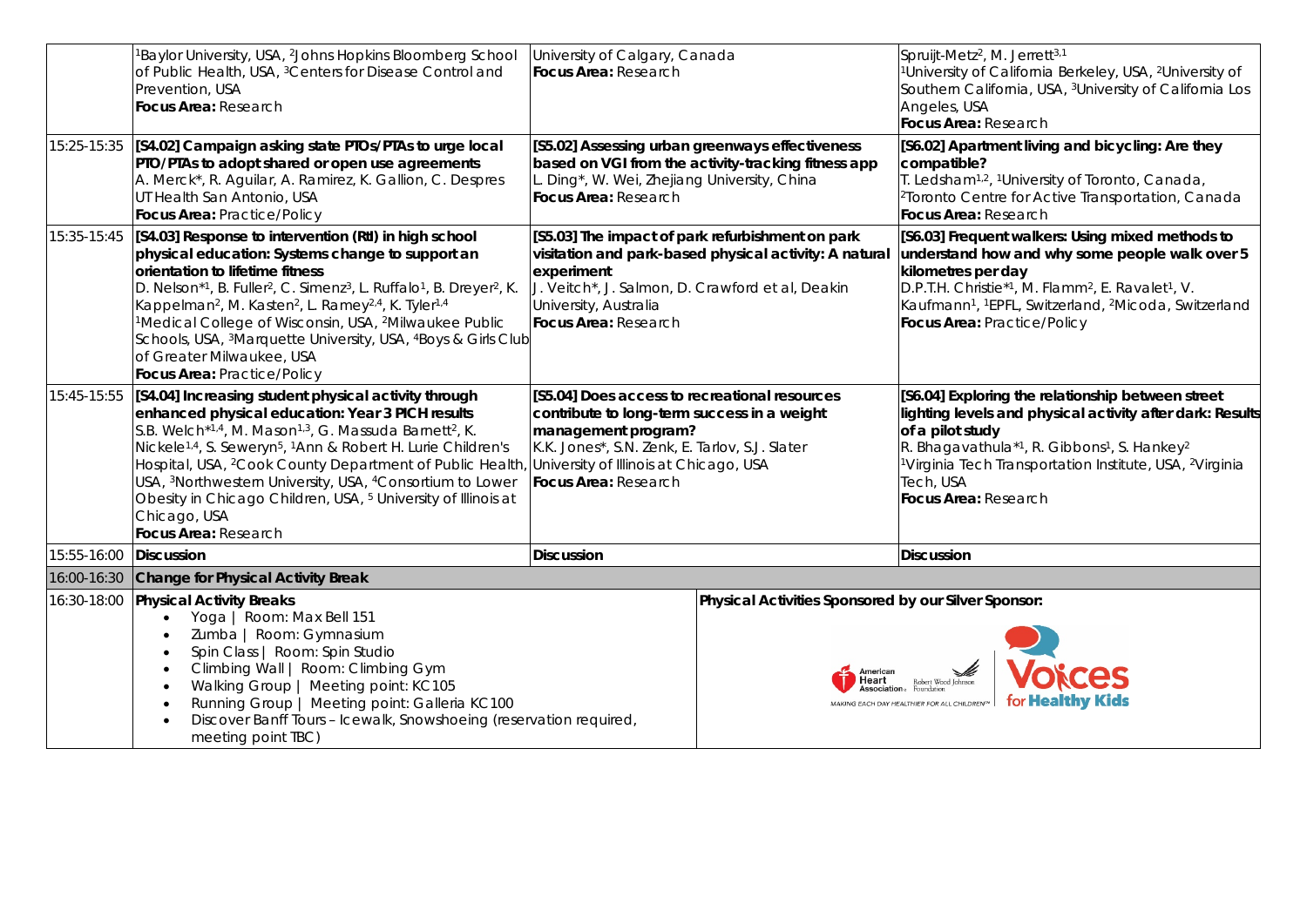|             |                                                                                                                                                                                                                                                                                               | Wednesday, 14 February 2018                                                                                                                                                                                                                                                                                                                                                                                                                                                                                                                                                                                                                                                              |                                                                                                                                                                                                                                                                                                                                                                            |  |  |  |
|-------------|-----------------------------------------------------------------------------------------------------------------------------------------------------------------------------------------------------------------------------------------------------------------------------------------------|------------------------------------------------------------------------------------------------------------------------------------------------------------------------------------------------------------------------------------------------------------------------------------------------------------------------------------------------------------------------------------------------------------------------------------------------------------------------------------------------------------------------------------------------------------------------------------------------------------------------------------------------------------------------------------------|----------------------------------------------------------------------------------------------------------------------------------------------------------------------------------------------------------------------------------------------------------------------------------------------------------------------------------------------------------------------------|--|--|--|
| 07:00-08:30 | Conference Registration   Room: KC100 Galleria                                                                                                                                                                                                                                                |                                                                                                                                                                                                                                                                                                                                                                                                                                                                                                                                                                                                                                                                                          |                                                                                                                                                                                                                                                                                                                                                                            |  |  |  |
| 07:00-08:30 | Breakfast   Room: KC101/103                                                                                                                                                                                                                                                                   |                                                                                                                                                                                                                                                                                                                                                                                                                                                                                                                                                                                                                                                                                          |                                                                                                                                                                                                                                                                                                                                                                            |  |  |  |
|             | 08:30-10:00 Concurrent Oral Presentations                                                                                                                                                                                                                                                     |                                                                                                                                                                                                                                                                                                                                                                                                                                                                                                                                                                                                                                                                                          |                                                                                                                                                                                                                                                                                                                                                                            |  |  |  |
| Rooms       | KC105                                                                                                                                                                                                                                                                                         | KC301                                                                                                                                                                                                                                                                                                                                                                                                                                                                                                                                                                                                                                                                                    | KC305                                                                                                                                                                                                                                                                                                                                                                      |  |  |  |
| 08:30-10:00 | Session 7: Bicycling Relationships: It's Complicated<br>Session Chair: Jennifer Dill, Portland State University, USA                                                                                                                                                                          | Session 8: Go Outside and Play! Kids' and Teens'<br><b>Physical Activity</b><br>Session Chair: Gavin McCormack, University of<br>Calgary, Canada                                                                                                                                                                                                                                                                                                                                                                                                                                                                                                                                         | Session 9: Insights into Institutions: How to Get Things<br>Implemented<br>Session Chair: Tom Schmid, Centers for Disease<br>Control and Prevention, USA                                                                                                                                                                                                                   |  |  |  |
| 08:30-08:50 | [O7.01] Drivers' attitudes and behaviors toward bicyclists:<br>Stereotypes, normative beliefs, and the role of personal<br>experience<br>T.B. Goddard, Texas A&M University, USA<br>Focus Area: Research                                                                                      | [O8.01] Meeting new Canadian 24-Hour Movement<br>Guidelines for the early years and associations with<br>adiposity among toddlers living in Edmonton, Canada<br>E.Y. Lee*1, K.D. Hesketh <sup>2</sup> , S. Hunter <sup>1</sup> , N. Kuzik <sup>1</sup> , R.E.<br>Rhodes <sup>3</sup> , C.M. Rinaldi <sup>1</sup> , J.C. Spence <sup>1</sup> , V. Carson <sup>1</sup><br><sup>1</sup> University of Alberta, Canada, <sup>2</sup> Deakin University,<br>Australia, <sup>3</sup> University of Victoria, Canada<br>Focus Area: Research                                                                                                                                                    | [O9.01] Active living collaboration in local<br>government<br>J.A. Dunnington<br>University of Central Oklahoma, USA<br>Focus Area: Research                                                                                                                                                                                                                               |  |  |  |
| 08:50-09:10 | [O7.02] Better Bicycle Infrastructure for Equitable Cities<br>T. Schwarz, Kent State University, USA<br>Focus Area: Practice/Policy                                                                                                                                                           | [O8.02] Prevalence and correlates of meeting active<br>play standards of practice in family childcare centres<br>for the early years (3-5) in British Columbia<br>K.A. Weatherson*1, V. Carson <sup>2</sup> , E.Y. Lau <sup>1</sup> , L.C. Mâsse <sup>1</sup> , P-B. Kerner, National Association of County and City<br>J. Naylor <sup>3</sup> , V. Temple <sup>3</sup> , D. Tomlin <sup>3</sup> , L. Wolfenden <sup>4</sup> , G.<br>Faulkner <sup>1</sup> , <sup>1</sup> University of British Columbia, Canada,<br><sup>2</sup> University of Alberta, Canada, <sup>3</sup> University of Victoria,<br>Canada, <sup>4</sup> University of Newcastle, Australia<br>Focus Area: Research | [O9.02] 2016 national profile of local health<br>departments: Preventing chronic diseases and<br>promoting active living at the local level<br><b>Health Officials, USA</b><br>Focus Area: Practice/Policy                                                                                                                                                                 |  |  |  |
| 09:10-09:30 | [O7.03] Cyclist safety and pollution exposure: Examining<br>the "double burden" of bicycling in socially-<br>disadvantaged communities<br>D. Piatkowski*1, K. Manaugh1<br><sup>1</sup> University of Nebraska Lincoln, USA, <sup>2</sup> McGill University,<br>Canada<br>Focus Area: Research | [O8.03] Let them play: Physical activity of children<br>attending Play Streets in four diverse rural communities<br>M.R. Umstattd Meyer*1, C.N. Bridges1, T. Prochnow1, K.T<br>Arnold <sup>2</sup> , M.E. McClendon <sup>1</sup> , F.E. Morales <sup>1</sup> , G.<br>Benavidez <sup>1</sup> , T.D. Williams <sup>1</sup> , C. Abildso <sup>4</sup> , K.M. Pollack <sup>2</sup> et<br>al, <sup>1</sup> Baylor University, USA, <sup>2</sup> Johns Hopkins Bloomberg<br>School of Public Health, USA, <sup>3</sup> Gramercy Research<br>Group, USA, <sup>4</sup> West Virginia University School of Public<br>Health, USA<br>Focus Area: Research                                          | [O9.03] How local parks and recreation agencies<br>can use systems thinking to prioritize and address<br>preventive public health factors<br>T.L. Penbrooke*2,1, M.B. Edwards <sup>2</sup> , J.N. Bocarro <sup>2</sup> , K.A.<br>Henderson <sup>2</sup> , J.A. Hipp <sup>2</sup> , <sup>1</sup> GP RED & GreenPlay, USA,<br><sup>2</sup> NCSU, USA<br>Focus Area: Research |  |  |  |
| 09:30-09:50 | [O7.04] Incorporating level of traffic stress into bike<br>planning for schools: Lessons learned<br>K.M. Ralph*, L.A. Von Hagen, S. Meehan<br>Rutgers, USA<br>Focus Area: Research                                                                                                            | [O8.04] Physical activity participation among<br>Canadian adolescents with Autism Spectrum Disorder<br>P. Jachyra*1,2, E. Anagnostou <sup>1,2</sup> , R. Renwick <sup>1</sup> , B.<br>Gladstone <sup>1</sup> , B. Gibson <sup>1,2</sup> , <sup>1</sup> University of Toronto,<br>Canada, <sup>2</sup> Holland Bloorview Kids Rehabilitation<br>Hospital, Canada<br>Focus Area: Research                                                                                                                                                                                                                                                                                                  | [O9.04] Healthy places: Designing an active<br> Colorado<br>C. Kelly*1, C. Luna <sup>1</sup> , K. Kavanagh <sup>2</sup><br><sup>1</sup> Kaiser Permanente Colorado, USA, <sup>2</sup> The Colorado<br>Health Foundation, USA                                                                                                                                               |  |  |  |
| 09:50-10:00 | <b>Discussion</b>                                                                                                                                                                                                                                                                             | <b>Discussion</b>                                                                                                                                                                                                                                                                                                                                                                                                                                                                                                                                                                                                                                                                        | <b>Discussion</b>                                                                                                                                                                                                                                                                                                                                                          |  |  |  |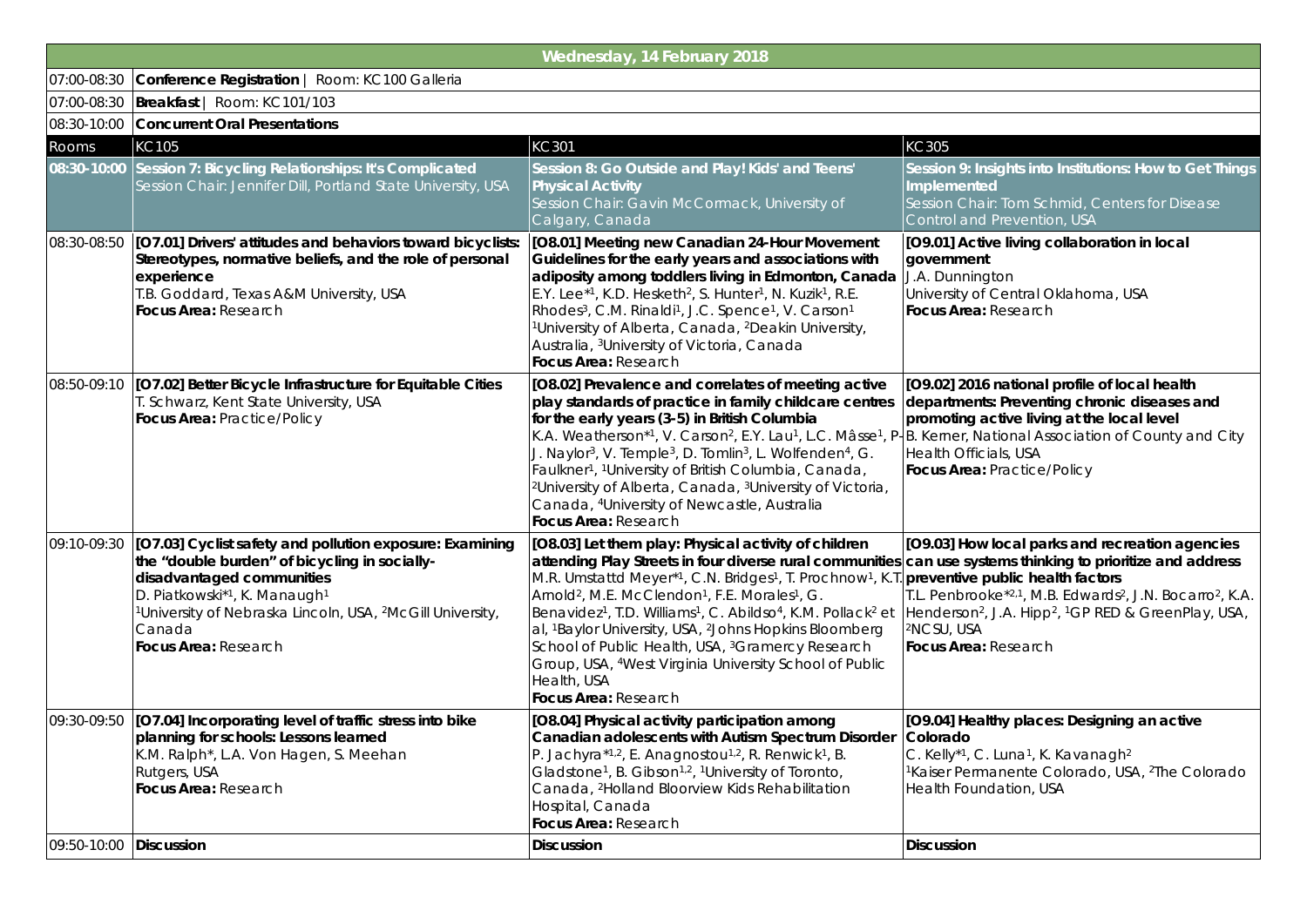| 10:00-10:30 | Session Transition                                                                                                                                                                                                                                                                                                                                                                                                          |                                                                                                                                                                                                                                                                                                                                                                                                                                                                       |                                                                                                                                                                                                                                                                                                                                                                                                                                                                                                |  |  |
|-------------|-----------------------------------------------------------------------------------------------------------------------------------------------------------------------------------------------------------------------------------------------------------------------------------------------------------------------------------------------------------------------------------------------------------------------------|-----------------------------------------------------------------------------------------------------------------------------------------------------------------------------------------------------------------------------------------------------------------------------------------------------------------------------------------------------------------------------------------------------------------------------------------------------------------------|------------------------------------------------------------------------------------------------------------------------------------------------------------------------------------------------------------------------------------------------------------------------------------------------------------------------------------------------------------------------------------------------------------------------------------------------------------------------------------------------|--|--|
|             | 10:30-12:00 Concurrent Oral Presentations                                                                                                                                                                                                                                                                                                                                                                                   |                                                                                                                                                                                                                                                                                                                                                                                                                                                                       |                                                                                                                                                                                                                                                                                                                                                                                                                                                                                                |  |  |
| Rooms       | KC105                                                                                                                                                                                                                                                                                                                                                                                                                       | KC301                                                                                                                                                                                                                                                                                                                                                                                                                                                                 | KC305                                                                                                                                                                                                                                                                                                                                                                                                                                                                                          |  |  |
| 10:30-12:00 | Session 10: Can Walkability Lead to Better Health and<br><b>Economic Outcomes?</b><br>Session Chair: Kevin Roth, National Recreation and Park<br>Association, USA                                                                                                                                                                                                                                                           | Session 11: Not Your Old School Gym Class: Improving<br><b>Physical Activity in Schools</b><br>Session Chair: Michael Kanters, North Carolina State<br>University, USA                                                                                                                                                                                                                                                                                                | Session 12: There Must be a Better Way: Innovative<br><b>Methods in Active Living</b><br>Session Chair: Jim Sallis, University of California, San<br>Diego, USA                                                                                                                                                                                                                                                                                                                                |  |  |
|             | 10:30-10:50 [O10.01] A systematized literature review on the<br>associations between neighbourhood built characteristics elementary children's physical activity at school<br>and walking among Canadian adults<br>B. Farkas*, D.J. Wagner, A. Nettel-Aguirre, C. Friedenreich, Kuhn, L.E. von Klinggraeff, M.J. Capps, K.L. Hodgin*, T.I<br>G.R. McCormack<br>University of Calgary, Canada<br><b>Focus Area: Research</b> | [011.01] Data-sharing with classroom teachers and<br>R.L. Carson, B. Dauenhauer, P. Stoepker, A.C. Pulling<br>Lalonde, J.M. McMullen<br>University of Northern Colorado, USA<br><b>Focus Area: Research</b>                                                                                                                                                                                                                                                           | [O12.01] Validity of ATS reports vis-à-vis<br>accelerometry: data from the RIGHT TRACKS study<br>S.G. Ginja*, B.A. Arnott, V.A.S. Araujo-Soares, A.N.<br>Namdeo, E.M. McColl, Newcastle University, UK<br>Focus Area: Research                                                                                                                                                                                                                                                                 |  |  |
|             | 10:50-11:10 [O10.02] Does neighborhood walkability modify the<br>association between ethnicity and prediabetes<br>incidence?<br>G.S. Fazli*, R. Moineddin, A.S. Bierman, G.L. Booth,<br>University of Toronto, Canada<br><b>Focus Area: Research</b>                                                                                                                                                                        | [011.02] Promoting physical activity in schools: Results [012.02] Capturing contextual effects of perceived<br>of the thriving schools initiative<br>C. Kelly*1, T. Behrens <sup>2</sup> , D. Carpenter <sup>3</sup> , C. Luna <sup>1</sup> , E.<br>Tucker <sup>3</sup> , <sup>1</sup> Kaiser Permanente Colorado, USA, <sup>2</sup> Northern<br>Arizona University, USA, <sup>3</sup> University of Colorado<br>Colorado Springs, USA<br>Focus Area: Practice/Policy | wellbeing. Does an improved geographical model<br>of activity spaces lead to a better assessment of the<br>factors on wellbeing?<br>K. Hasanzadeh*, T. Laatikainen, M. Kyttä<br>Aalto University, Finland<br><b>Focus Area: Research</b>                                                                                                                                                                                                                                                       |  |  |
|             | 11:10-11:30 [[O10.03] The influence of city size, age and exposure to<br>walkable environments on walking behaviour: A<br>longitudinal analysis in Canada<br>R. Wasfi*1,2, M. Steinmetz-Wood <sup>3</sup> , Y. Kestens <sup>1,2</sup><br><sup>1</sup> Universite de Montreal, Canada, <sup>2</sup> Centre de recherche<br>du CHUM, Canada, <sup>3</sup> McGill University, Canada<br>Focus Area: Research                   | [O11.03] Comprehensive physical activity programs:<br>working with schools to achieve balance in health and obesogenic built environment measure with<br>educational content in pre-kindergarten through high<br>school<br>. Bryant*1, J. Barcelona <sup>2</sup><br><sup>1</sup> The University of Texas at Austin, USA, <sup>2</sup> Wayne State<br>University, USA<br>Focus Area: Practice/Policy                                                                   | [O12.03] Quantifying and testing a multicomponent<br>childhood obesity<br>S.M. Hughey*1, A.T. Kaczynski <sup>2</sup> , D.E. Porter <sup>2</sup> , J.<br>Hibbert <sup>3</sup> , G. Turner-McGrievy <sup>1</sup> , J. Liu <sup>2</sup> , A.R. Powers <sup>4</sup><br><sup>1</sup> College of Charleston, USA, <sup>2</sup> University of South<br>Carolina, USA, <sup>3</sup> York County Government, South<br>Carolina, USA, <sup>4</sup> Auburn University, USA<br><b>Focus Area: Research</b> |  |  |